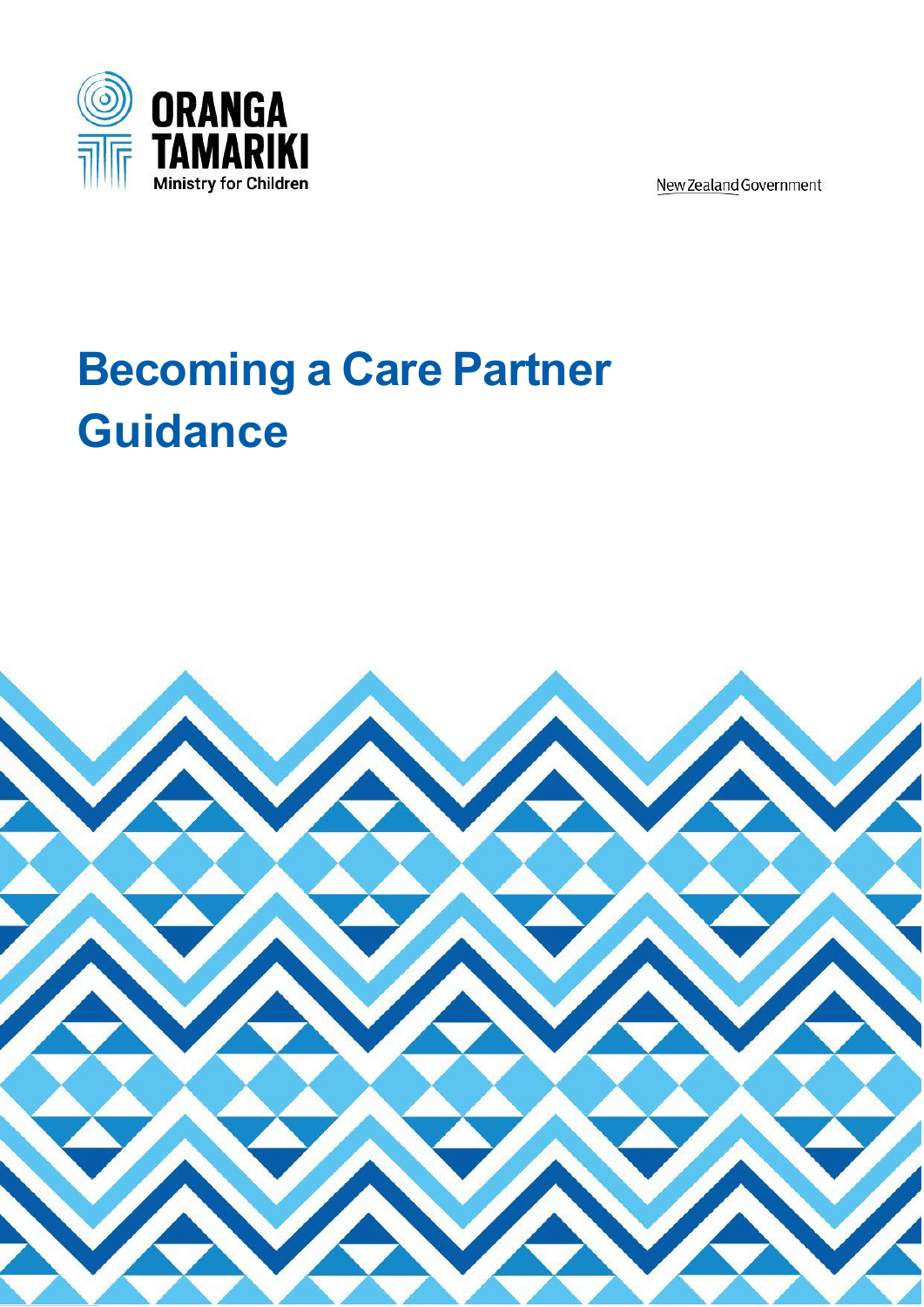# **Acknowledgements**

#### **Authors**

Partnering for Outcomes National Quality Hub

#### **Acknowledgements**

We thank the Care Partner Quality Assurance Working Group and our care partners and Oranga Tamariki colleagues across the country who participated in the consultation on the National Care Standards changes from 2019 to 2021 for their contributions to the development of the Quality Assurance function for Partnered Care.

#### **Publication status**

First published June 2021. Updated January 2022.

#### **Record of changes**

| <b>Reference</b>                       | <b>Details of change</b>                                                                                  | Page |  |
|----------------------------------------|-----------------------------------------------------------------------------------------------------------|------|--|
| <b>Changes in January 2022 version</b> |                                                                                                           |      |  |
| Te Kāhui Kāhu name<br>Change           | Updated references to Social Services<br>Accreditation (SSA) to reflect their new name -<br>Te Kāhui Kāhu | 8    |  |
|                                        |                                                                                                           |      |  |
|                                        |                                                                                                           |      |  |
|                                        |                                                                                                           |      |  |
|                                        |                                                                                                           |      |  |

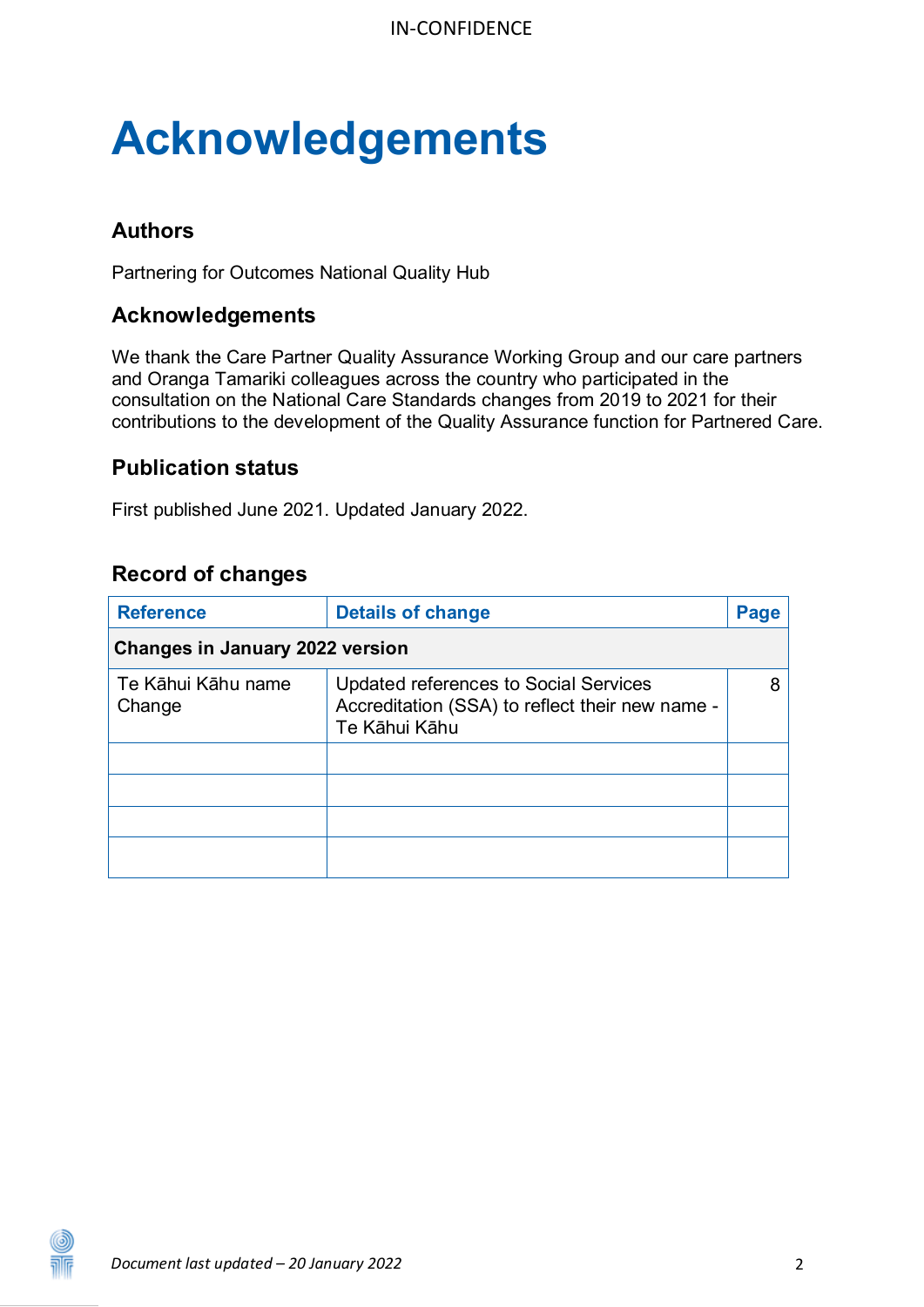## **Contents**

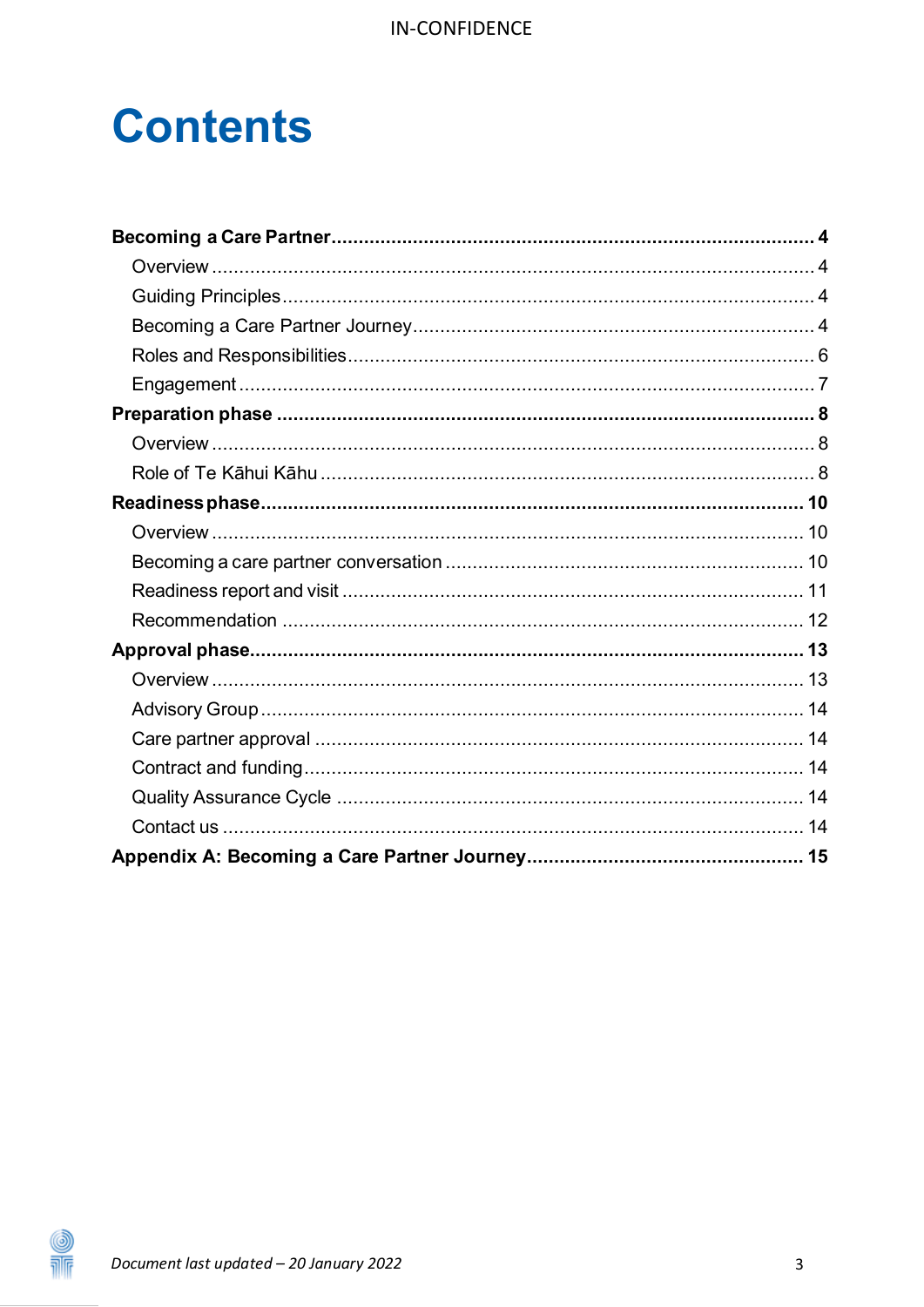# <span id="page-3-0"></span>**Becoming a Care Partner**

### <span id="page-3-1"></span>**Overview**

A 'care partner' is an organisation that provides care for a child in state care<sup>[1](#page-3-4)</sup>. This guidance provides information on the process that organisations go through to become a care partner and the support that is available.

There are four phases in the process:

- preparation
- care partner readiness
- Approval of partner
- transition into the Quality Assurance cycle

## <span id="page-3-2"></span>**Guiding Principles**

To support the Becoming a Care Partner process, these principles have been developed together with the Care Partner Quality Assurance Working Group:

- Tamariki Māori should be with whānau, hapū and iwi wherever possible.
- Before approving new care partners, we need to consider what is already provided in the local area and talk with key stakeholders.
- We will provide resources and support for new care partners to provide care for tamariki.
- We work collectively and in partnership to co-design services and improve the experiences and outcomes of tamariki in care.
- Together we ensure our statutory responsibilities to assess the needs of the child and have the right plans in place for them.

## <span id="page-3-3"></span>**Becoming a Care Partner Journey**

Becoming a Care Partner with Oranga Tamariki is a journey we go on together. We recognise that each partner has different needs and aspirations. We are flexible and adaptable in our approach and will tailor the journey to meet the needs of partners.

Outlined below in **Figure 1.1** is the Becoming a Care Partner Journey. This diagram is a way of tracking progress along the journey. A larger view of the Becoming a

<span id="page-3-4"></span><sup>1</sup> *A child in state care will be in custody under the Oranga Tamariki Act. The National Care Standards apply.*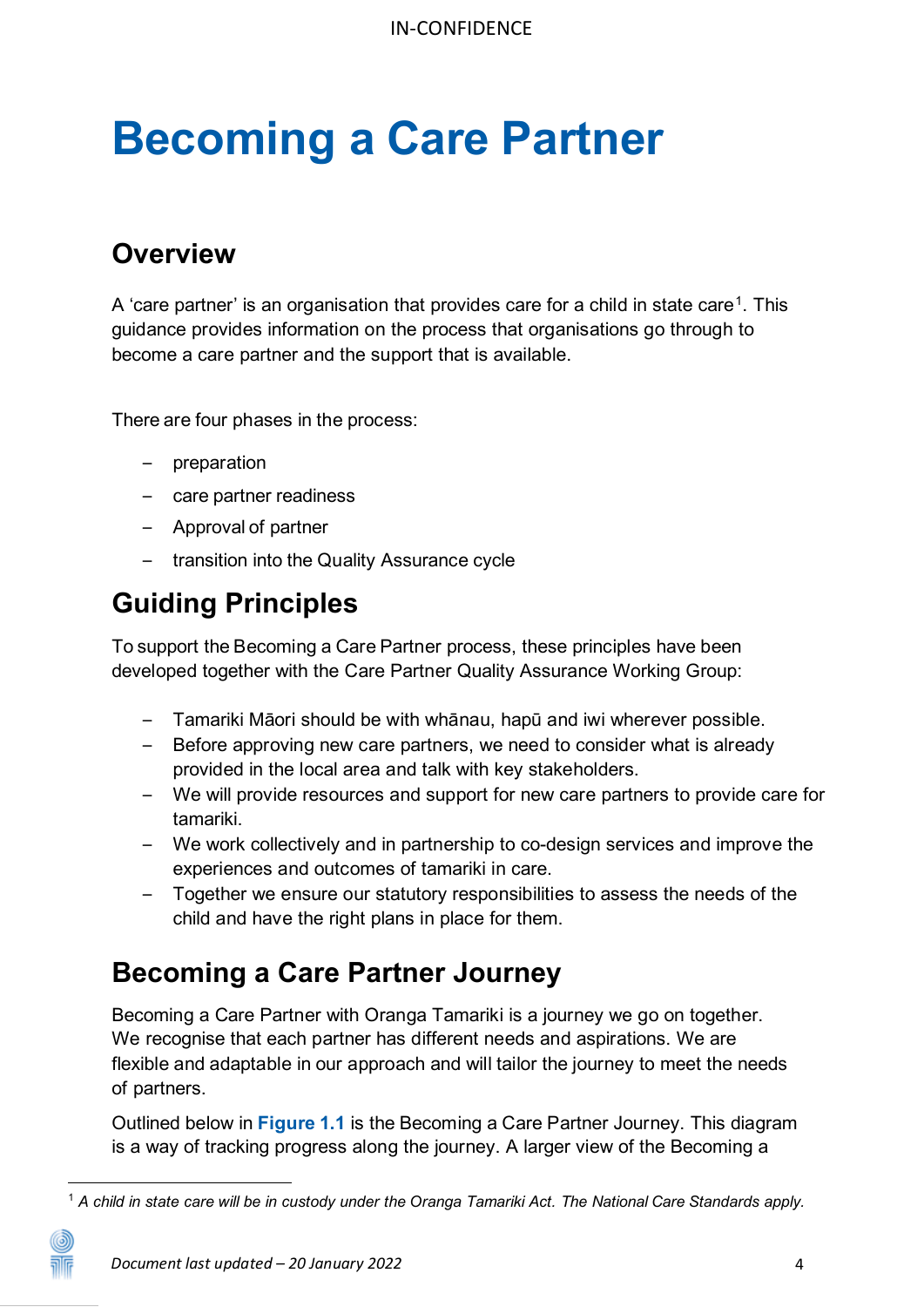Care Partner Journey can be found in **[Appendix A](#page-14-0)**.

*Fig 1.1 Becoming a Care Partner Journey, see [Appendix](#page-0-0) A for larger view.*



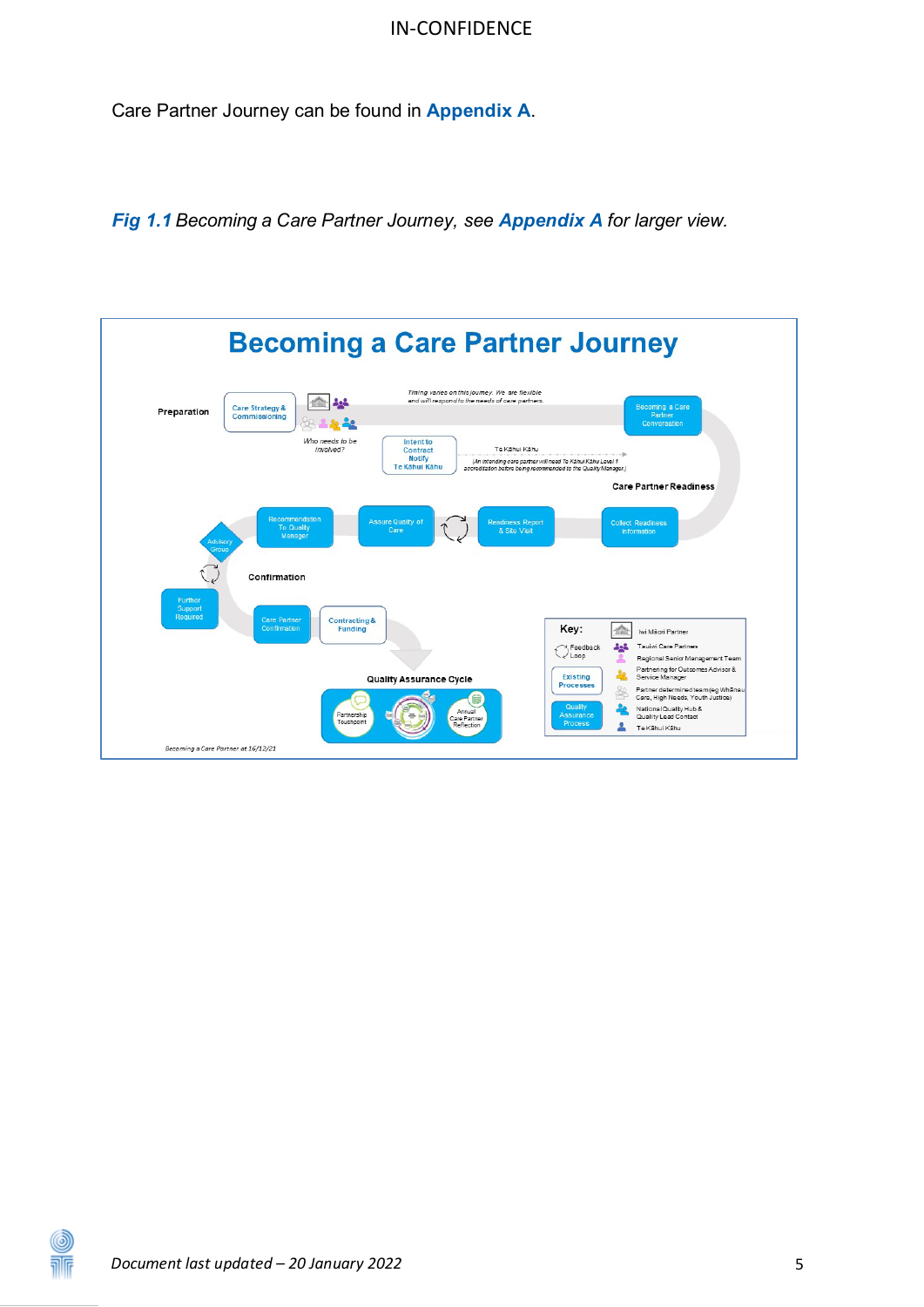## <span id="page-5-0"></span>**Roles and Responsibilities**

Appropriate roles and responsibilities in the Becoming a Care Partner Journey should be mutually agreed between the care partner and the Partnering for Outcomes contact. A typical arrangement is provided below.

### **Partnering for Outcomes National Quality Hub**

- Manage relationship with potential care partner on this process
- Lead the Becoming a Care Partner Journey and quality face to face conversations
- Support Whānau Care, High Needs Services, Youth Justice and Regional Senior Management Teams as needed, to complete the readiness template
- Review the readiness template and discuss findings with potential care partner
- Prepare a recommendation for the PfO Quality Manager
- PfO Quality Manager endorses recommendation to Deputy Chief Executive, Partnering for Outcomes
- Celebrate with care partner and those involved once approved
- Transition the newly approved partner into Quality Assurance cycle
- Track scheduling and application progress for potential care partner
- Work collectively and in partnership to improve the experiences of tamariki and rangatahi in care.

#### **Partnering for Outcomes advisor, Whānau Care engagement lead, High Needs and Youth Justice advisors**

- Notify Partnering for Outcomes National Quality Hub and Te Kāhui Kāhu of any organisation that is being supported to become a care partner
- Participate in the Becoming a Care Partner conversations
- Support the potential care partner to collect readiness information
- Agree any funding or contracts once approval is gained
- Invite National Quality Lead to first Partnership Touchpoint conversation

#### **Care partners**

- Engage in Becoming a Care Partner conversations and journey
- Bring insights and information to the Becoming a Care Partner readiness template

#### **Te Kāhui Kāhu**

6 alle – Notify PfO National Quality Hub of any organisation that is seeking to become a care partner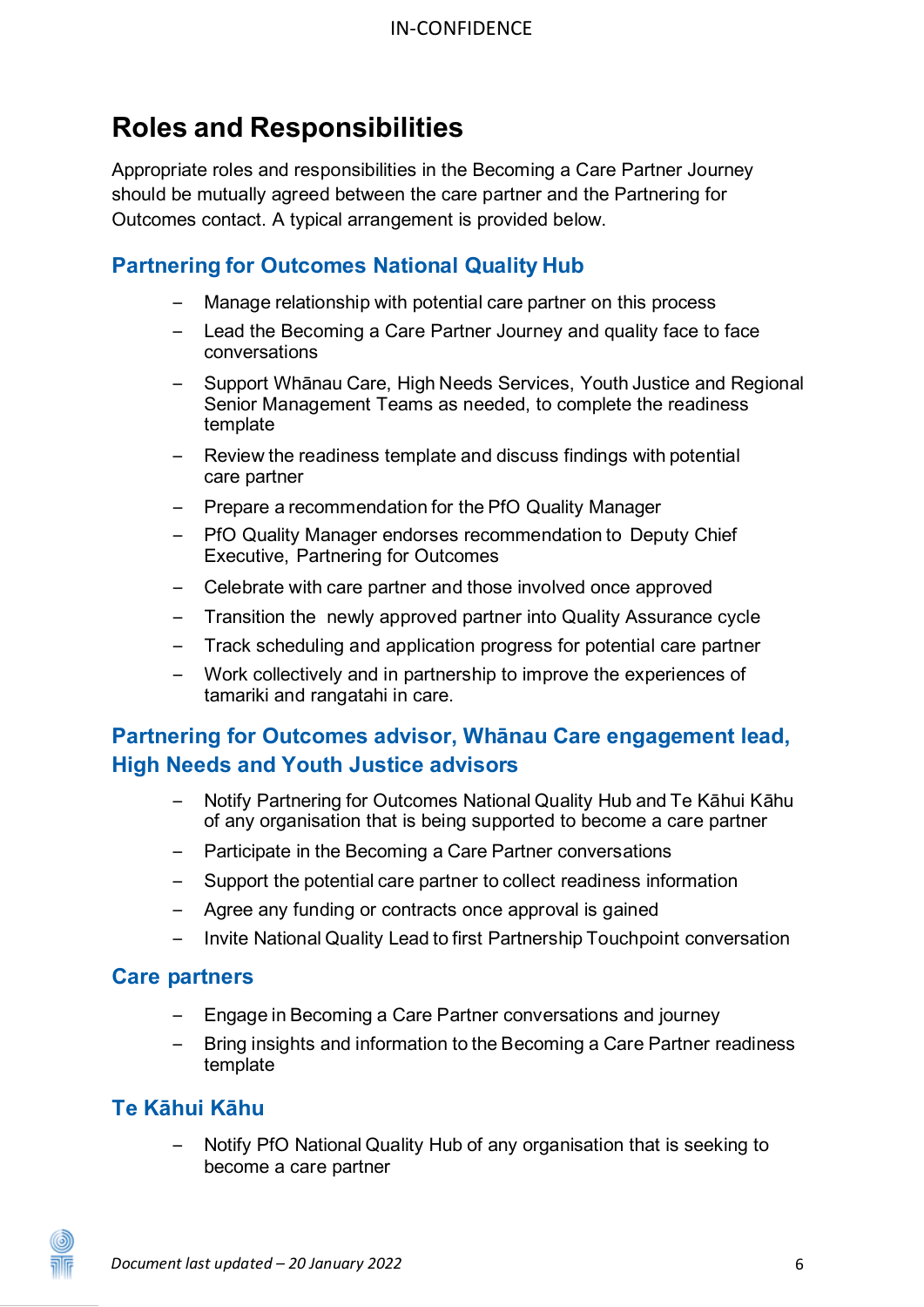- Discuss with the PfO National Quality Hub if partner wants to conduct a joint approach
- Provide a copy of potential care partner's Level 1 Accreditation Report to the PfO National Quality Hub as soon as it is completed.
- Assess care partners business processes and systems against the Te Kāhui Kāhu core Level 1 Standards<sup>[2](#page-6-1)</sup>

## <span id="page-6-0"></span>**Engagement**

Our engagement principles are centred on relationships between Oranga Tamariki and partners to support ongoing ways of working together to achieve better outcomes for tamariki.

The process for potential care partners can be found in **Appendix A**. The phases in the Becoming a Care Partner journey are described in the following pages.

<span id="page-6-1"></span><sup>2</sup> *Level 1 Te Kāhui Kāhu (without Specialist Care Standards) is required to become a care partner.*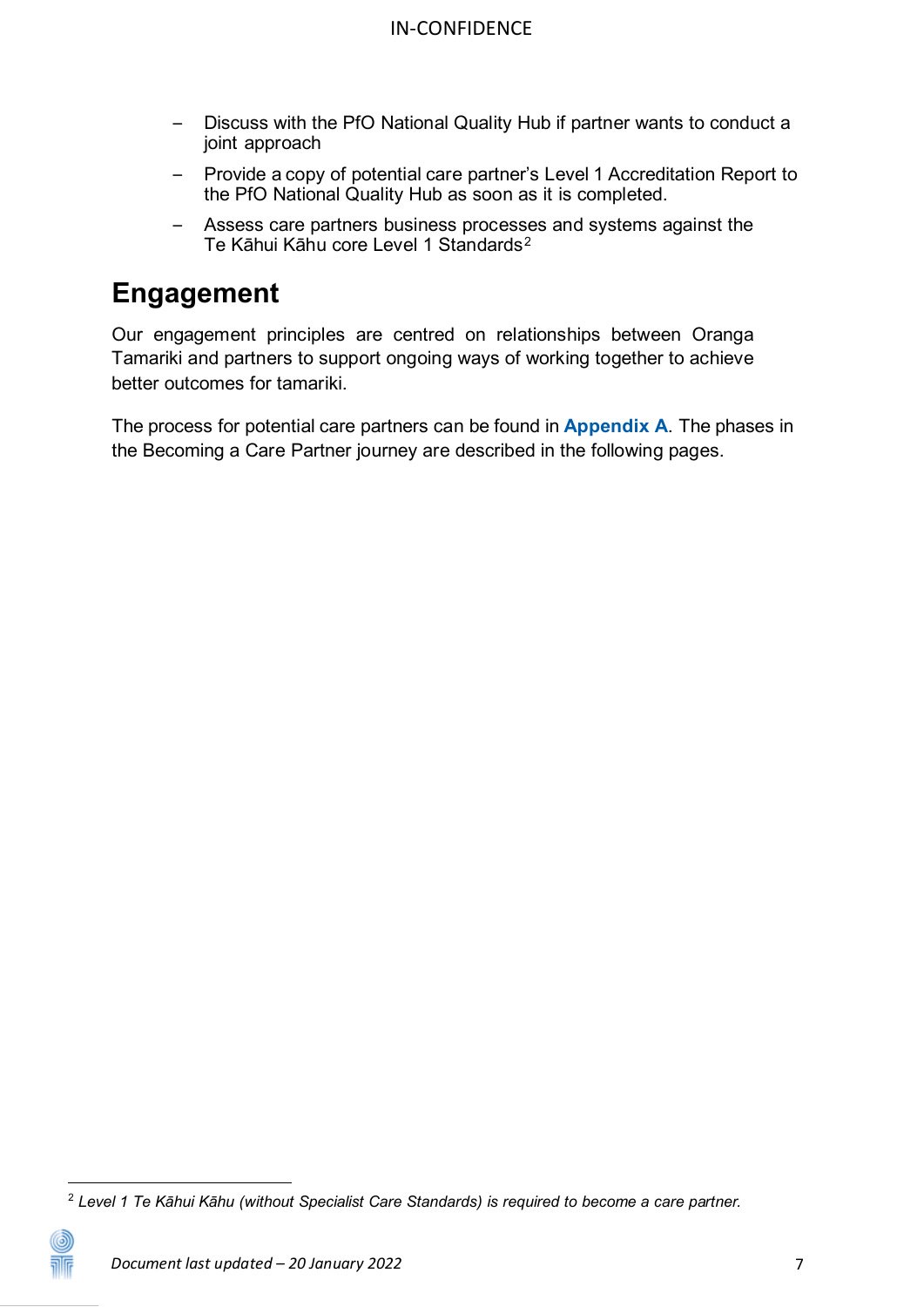# <span id="page-7-0"></span>**Preparation phase**

## <span id="page-7-1"></span>**Overview**

We expect that organisations considering becoming a care partner will have already been in discussions at a local / regional level with Oranga Tamariki staff including, for example, Partnering for Outcomes advisors, local site managers, and / or specialist teams such as Whānau Care, High Needs Services or Youth Justice.

## <span id="page-7-2"></span>**Role of Te Kāhui Kāhu**

Te Kāhui Kāhu focuses on assessing a potential care partners' business processes and systems against Te Kāhui Kāhu core Level 1 Standards. Te Kāhui Kāhu will no longer perform the role of reviewing partners against their Specialist Care Standards. The Partnering for Outcomes (PfO) National Quality Hub will be taking over this function – using a new Quality Assurance Framework that was developed with existing care partners to understand the quality of care provided.

#### **Partnered Care Quality Assurance Framework**

The Quality Assurance Framework has been designed to be flexible rather than prescriptive. The intention is that care partners should be able to use a lot of the same information they use for any internal quality assurance as evidence that they are achieving the quality standards in the Framework.

Oranga Tamariki recognises that evidence will look different for every care partner, depending on the models of care being provided and the values and tikanga of each organisation. We will be working together starting with an initial conversation to ensure that the information from care partners, together with information from Oranga Tamariki, is sufficient for us all to meet our obligations.

#### **Joint approach to working with partners**

Te Kāhui Kāhu and the PfO National Quality Hub have designed a joint approach to working with partners. Both parties are committed to working together to minimise any confusion and duplication for care partners. Each party will manage their own assessment cycle and reporting. Where requested by care partners, Te Kāhui Kāhu and the PfO National Quality Hub will work together to plan a suitably streamlined process, on a case-by-case basis.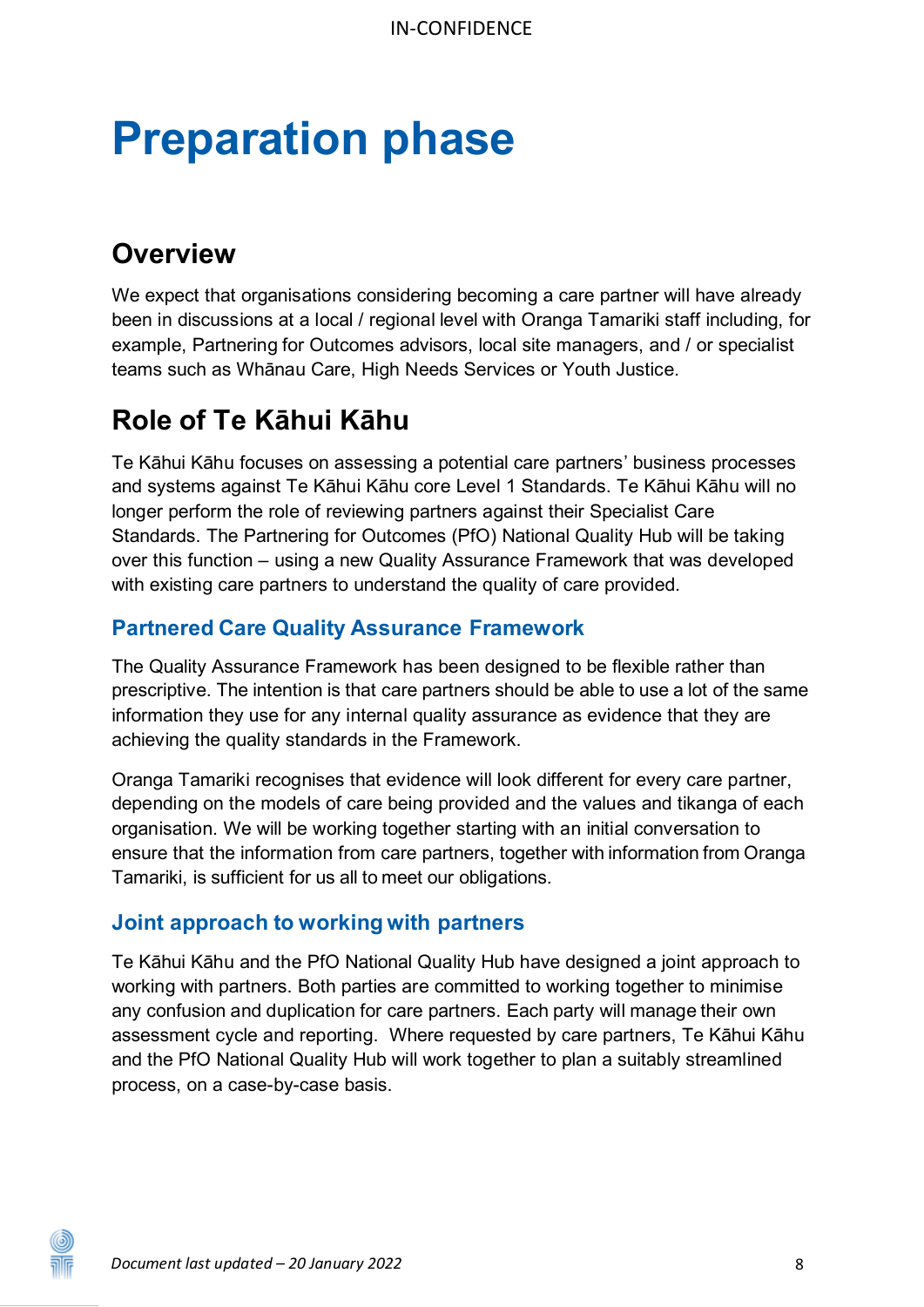Engagement with Te Kāhui Kāhu and the PfO National Quality Hub can begin at any time during the preparation phase. Contact the National Quality Assurance Hub Administrator at **[PfOQuality@ot.govt.nz](mailto:PfOQuality@ot.govt.nz)** for further information and next steps.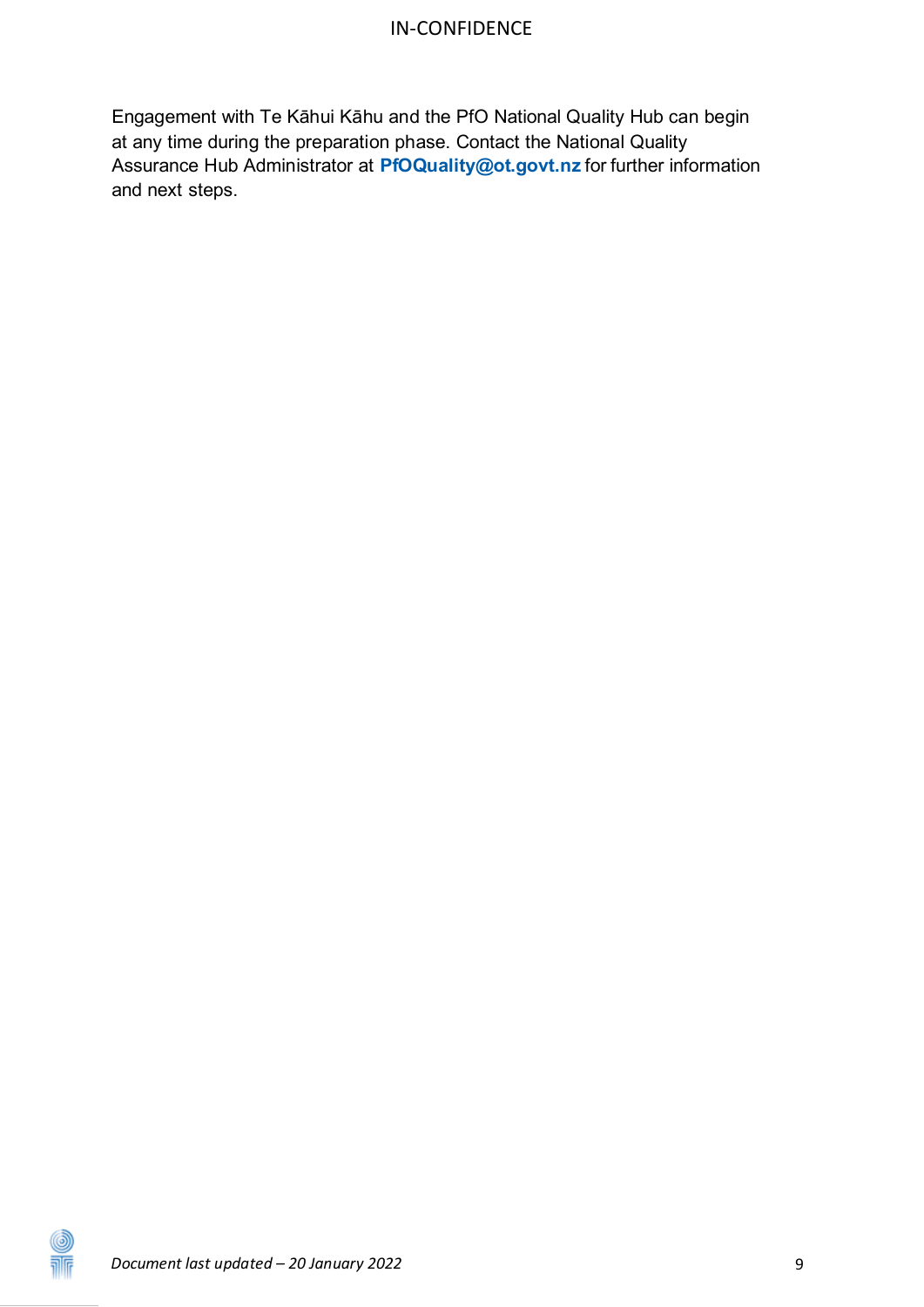# <span id="page-9-0"></span>**Readiness phase**

## <span id="page-9-1"></span>**Overview**

The readiness phase is about preparing potential care partners to become a care partner.

### <span id="page-9-2"></span>**Becoming a care partner conversation**

The Becoming a care partner conversation is the first interaction a potential care partner has with the PfO National Quality Hub. We begin building our partnership, welcoming the potential care partner, understanding their needs and aspirations, and developing a clear picture of the model of care and the capacity and capability needed to deliver it.

These conversations are based around:

- 1) **Whakawhanaungatanga,** understanding our respective contexts in the care partnership and together working through questions like: *What are our values and guiding principles? What does quality care look like?*
- 2) **Familiarisation** with the Partnered Care [Quality Assurance Framework and](https://www.orangatamariki.govt.nz/working-with-children/information-for-providers/partnered-care/quality-assurance/) [Cycle](https://www.orangatamariki.govt.nz/working-with-children/information-for-providers/partnered-care/quality-assurance/) and associated Becoming a Care Partner documentation and records. Review of the steps potential care partners need to undertake to become an approved partner to provide care.
- 3) **Practise run** through a blank readiness template, with specific interest in the frameworks related to becoming a care partner, planning for purposeful care and identity.

At the end of the conversation the potential care partner will be familiar with what Quality Assurance for Partnered Care comprises, what information they need to collect to fill in their readiness template, when it needs to be submitted, and who can support them during this process.

Additional documents available to support this conversation:

- Shared Care Service Specification or relevant Service Specification
- Becoming a Care Partner Readiness Template
- Quality Assurance for Partnered Care Guidance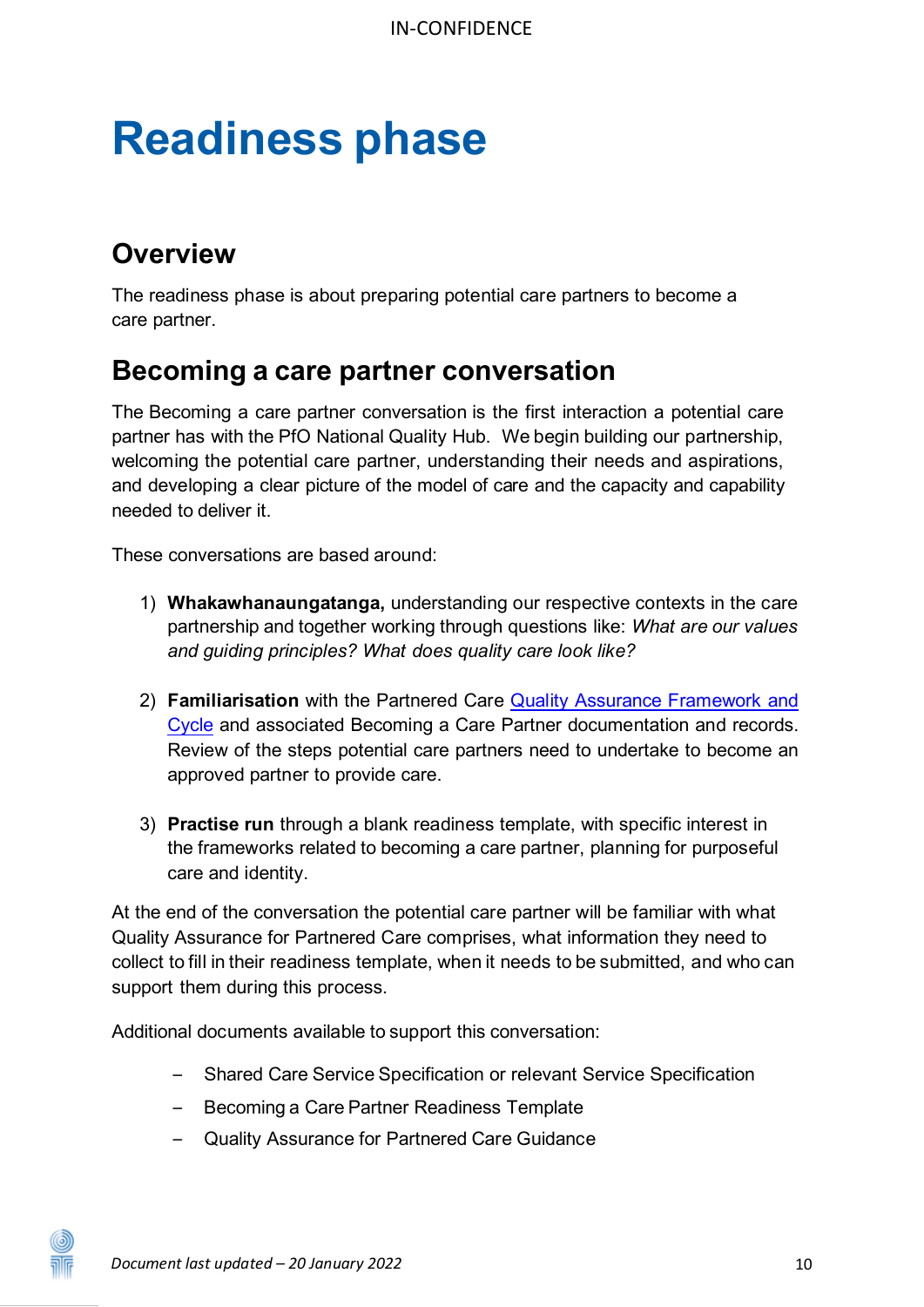## **Collecting readiness information**

Collecting readiness information is where the potential care partner collates various forms of information and provides a supporting narrative about their organisation to show how they will provide care services to tamariki. This information could be collected from multiple sources, including through operational documents.

Below are some examples of the types of information that may be helpful in preparing a readiness template:

- Review of the Quality Assurance Framework domains: Planning for Purposeful Care and Safety
- National Care Standards and Related Matters 2018 and relevant Care service specifications
- Policies, procedures, internal service delivery documentation, external audits/recommendations, etc.
- Caregiver assessment, training, and support information
- Caregiver and tamariki participation in planning and decision-making information
- Information and materials from Te Kāhui Kāhu Accreditation and/or any other accreditation or assessments that have been undertaken by external parties, e.g. Ministry of Health, Ministry of Education, etc.

Once approved, new care partners will also need to collect the quantitative information requirements listed in the service specifications, which in time will be exchanged with Oranga Tamariki via the Data Exchange. For more information on the Data Exchange and information requirements, please refer to the Data [Exchange](https://www.orangatamariki.govt.nz/working-with-children/information-for-providers/partnered-care/data-exchange/) [page](https://www.orangatamariki.govt.nz/working-with-children/information-for-providers/partnered-care/data-exchange/) onthe Oranga Tamariki website and get in touch with your local PfO contact.

## <span id="page-10-0"></span>**Readiness report and visit**

The readiness template is a collaborative document that is prepared together with potential care partners to make a recommendation to gain approval under section 396 of the Oranga Tamariki Act as an 'iwi social service', 'cultural service' 'child and family support service', and/or 'community service'.

This template is designed to provide a supportive approach to undertaking the Approval of quality care.

We want potential care partners to share with us their aspirations and intentions about how they will provide a quality experience of care for tamariki and those who care for them in their context.

The readiness template allows for a combination of quantitative and qualitative information gathered through conversations, case reviews, and directly from the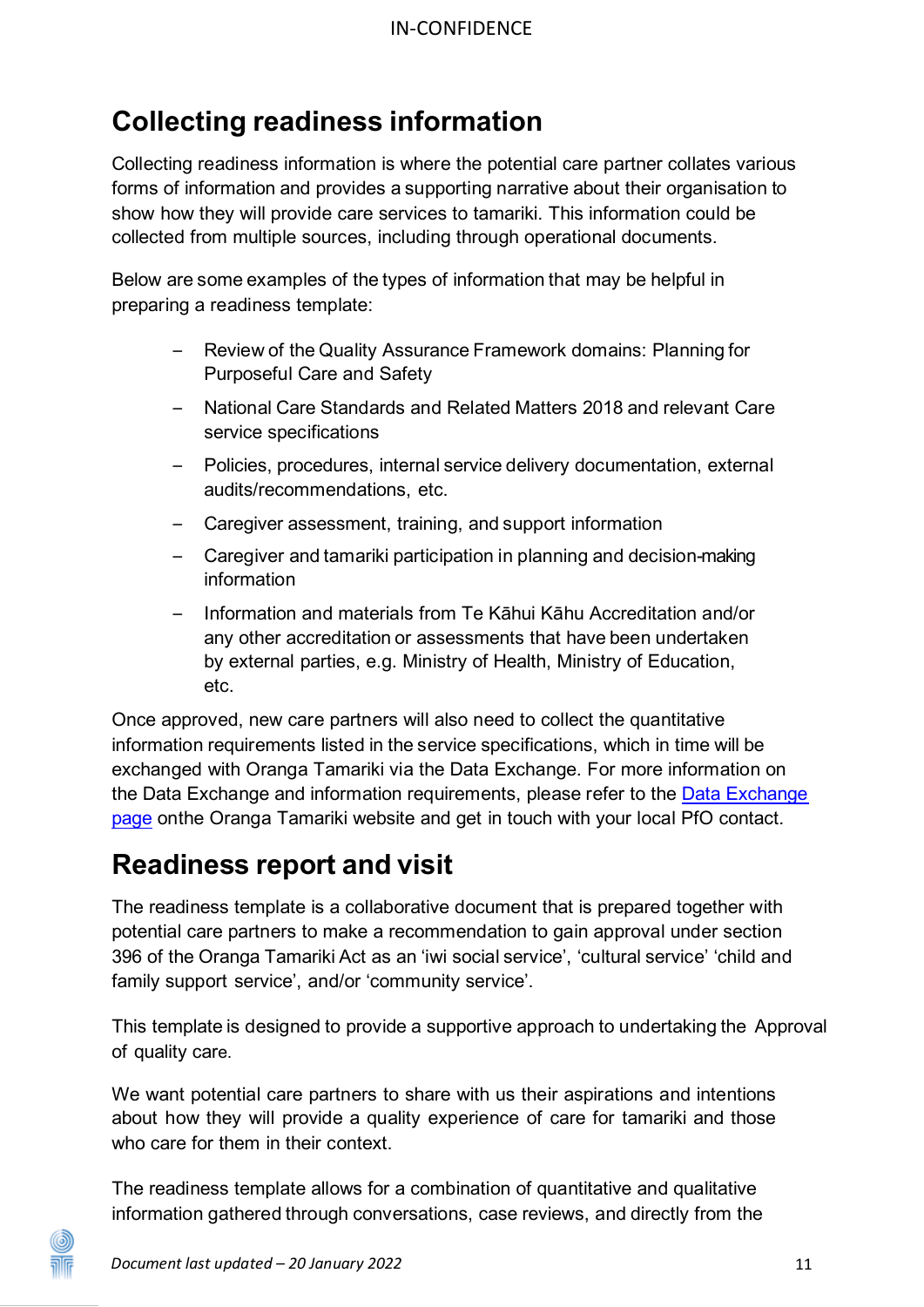systems of Oranga Tamariki and care partners. Oranga Tamariki will need to use this information to demonstrate the meeting of our obligations under legislation.

The readiness template is broken down into two sections:

- (1) potential care partner's context (e.g. contact details)
- (2) a quality-of-care readiness questionnaire

The questionnaire asks about a partner's readiness to meet each domain of the Quality Assurance Framework for Partnered Care. Once completed, the readiness template is sent to the PfO National Quality Hub. Follow up face to face visits could occur between a potential care partner and the National Quality Lead and others relevant to the service. This check-in will ensure we have heard and understood the partner's story. It is also an opportunity to consider if the information presented needs clarification or areas of continuous improvement that could be made to support their application. e.g. having caregiver training in place.

### <span id="page-11-0"></span>**Recommendation**

The Quality Hub Lead will agree with the partner the content of the readiness template and a recommendation report will then be sent to the Quality Manager for consideration.

Any feedback from the Quality Manager will be co-ordinated, discussed and updated with the potential care partner through the National Quality Lead.

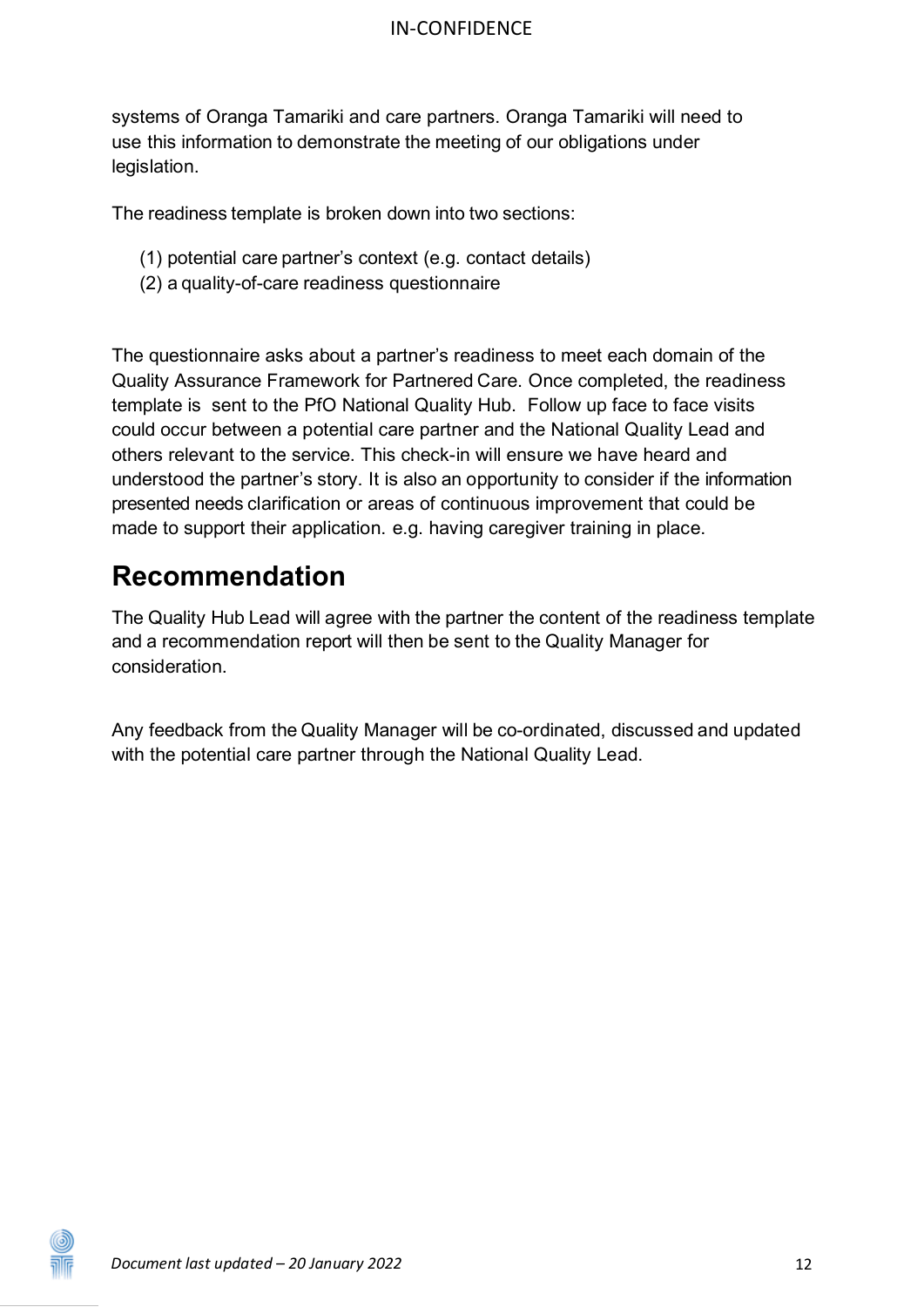# <span id="page-12-0"></span>**Approval phase**

### <span id="page-12-1"></span>**Overview**

The Approval phase is where the partnership is approved under section 396 of Oranga Tamariki Act and partners can begin providing care services.

Potential care partners will need their business process and systems to be accredited by Te Kāhui Kāhu under their Level 1 Core Standard at the beginning of this phase, while their application is considered.

A recommendation is made to the Deputy Chief Executive, Partnering for Outcomes for approval.

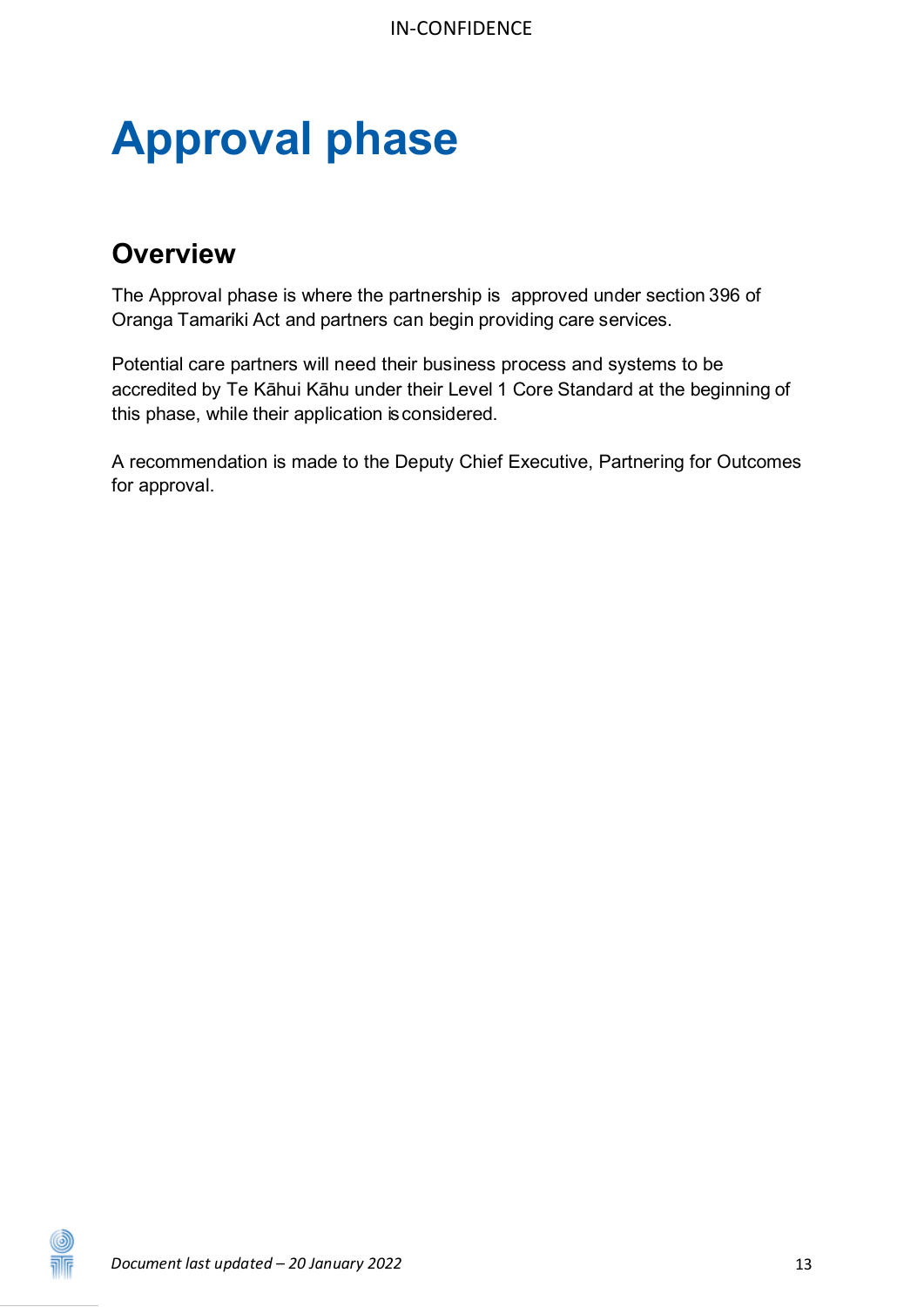## <span id="page-13-0"></span>**Advisory Group**

An Advisory Group has been established to support the Deputy Chief Executive, Partnering for Outcomes to execute the delegations under section 396.

## <span id="page-13-1"></span>**Care partner approval**

We congratulate and celebrate new care partners joining Oranga Tamariki. Approval of a new partner will be communicated through a letter from the Deputy Chief Executive, Partnering for Outcomes confirming the care partner as a s396 provider under the Oranga Tamariki Act.

## <span id="page-13-2"></span>**Contract and funding**

The PfO Quality Manager will notify the newly approved care partner's Partnering for Outcomes key contact that approval is complete allowing for the contract documentation to be completed.

## <span id="page-13-3"></span>**Quality Assurance Cycle**

Following approval, the new care partner transitions into the QualityAssurance Cycle. The PfO National Quality Hub will be available to support new care partners during this period. A planned conversation to check in with the new partner will occur at the first Partnership Touchpoint in the Quality Assurance Cycle, three to four months after they have been approved.

## <span id="page-13-4"></span>**Contact us**

If your organisation is considering becoming a care partner, please get in touch with your local Partnering for Outcomes contact and the PfO National Quality Hub at **[PfOQuality@ot.govt.nz.](mailto:PfOQuality@ot.govt.nz)**